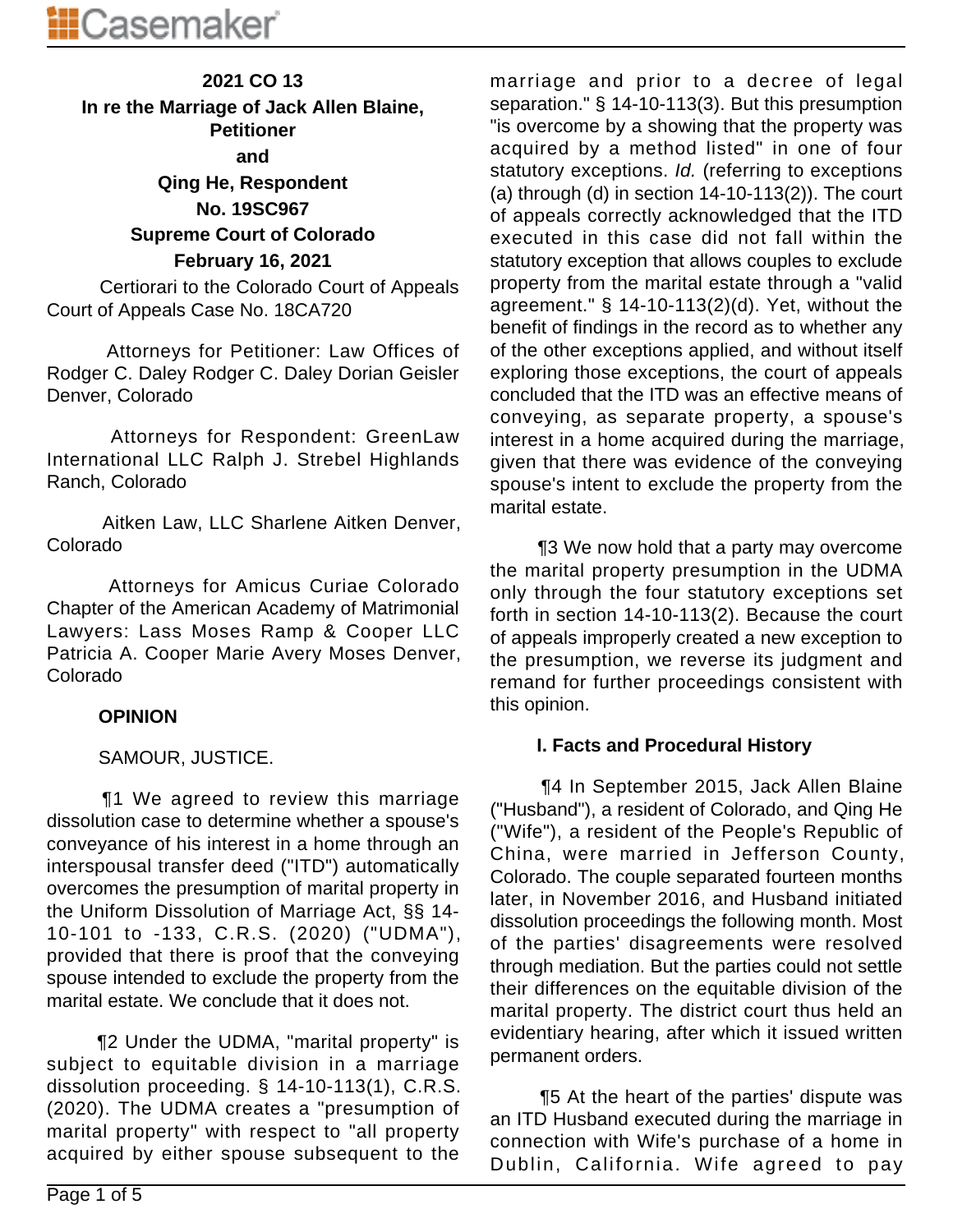approximately \$1 million for that home. The ITD purported to convey any interest Husband had in the Dublin home to Wife as her separate property. The story of the ITD, though, cannot be accurately told without discussing some of the funds Wife used to purchase the Dublin home.

 ¶6 Over the course of the marriage, Husband provided Wife a total of \$296, 500 through eleven transfers of money.<sup>[1]</sup> She used most of that money to buy the Dublin home. As she was in the process of securing financing for the home, she told Husband that the mortgage company would not approve her loan unless he relinquished his interest in the property by signing an ITD. Wife then forwarded Husband an email from the mortgage company containing a proposed ITD, which he signed. The ITD indicated that it was a grant deed "executed by Jack A. Blaine (grantor) to Qing He, a married woman, as her sole and separate property, (grantee) covering the [Dublin] property being transferred in escrow."

 ¶7 At the permanent orders hearing, Husband argued that his eleven transfers of money were loans to Wife that she should be ordered to pay back. Wife countered that the transfers were gifts. The district court disagreed with both parties. It found that the eleven transfers were neither loans nor gifts and that, therefore, neither party had overcome the presumption that the transfers were marital property. Consequently, it treated as marital property the \$296, 500 Husband had provided Wife. But the court's analysis didn't end there.

 ¶8 The court explained that, had Wife kept the transferred funds in the form of cash, it would have concluded that the funds were marital property subject to equitable division in this dissolution proceeding. However, since Wife had used most of those funds to purchase the Dublin home, and since Husband had subsequently signed an ITD conveying his interest in the home to Wife "as her sole and separate property," the court determined that any marital interest Husband had in the home "was extinguished." Thus, the court set aside the home as Wife's separate property, though it treated the increase in the value of the home during the marriage (\$82, 939) as marital property, which it awarded to Husband.

 ¶9 Notably, the court observed that the ITD did not constitute a "valid agreement" under the last of the four statutory exceptions to the presumption of marital property in the UMDAexception (d). See § 14-10-113(2)(d). However, without analyzing whether any of the other exceptions-exceptions (a) through (c)-applied, the court ruled that the ITD rendered the Dublin home Wife's separate property.

 ¶10 After the court denied Husband's motion to reconsider, he appealed to the court of appeals, arguing that the Dublin home could not be excluded from the marital estate because the ITD did not fall within exception (d). A unanimous division of the court of appeals agreed that the ITD did not constitute a "valid agreement" pursuant to exception (d). In re Marriage of Blaine, 2019 COA 164,  $\P\P$  17-19, \_\_\_ P.3d \_\_\_. But the division nevertheless upheld the district court's determination that the Dublin home was Wife's separate property. *Id.* at **[1]** 15, 21. The division did so despite the lack of findings in the record related to the applicability of exceptions (a) through (c). And the division itself did not explore any of those exceptions. Instead, relying on two court of appeals decisions, it held that "property can be excluded from a marital estate by a deed conveying such property from one spouse to the other as separate property, provided that there is also evidence of the conveying spouse's intent to exclude the property." *Id.* at ¶ 14.

 ¶11 Husband then asked us to review the division's decision. We granted his petition in part, though we reframed the relevant issue.<sup>[2]</sup>

#### **II. Analysis**

 ¶12 Husband's appeal requires us to interpret multiple statutes. Specifically, we must construe section 14-10-113, which is part of the UDMA, as well as sections 14-2-302 to -303 and - 305 to -306, C.R.S. (2020), which are part of the Uniform Premarital and Marital Agreements Act ("UPMAA").[3]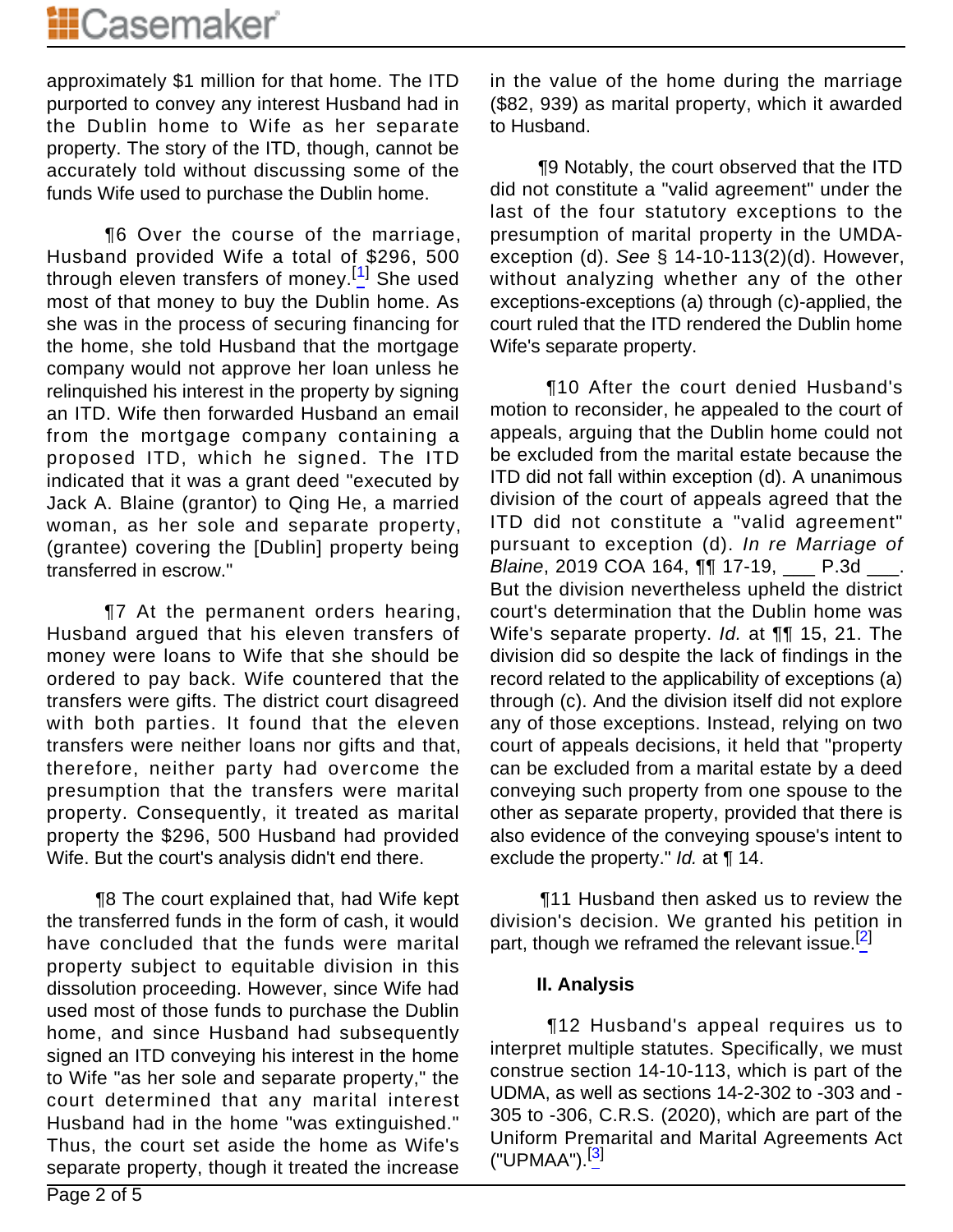¶13 We begin by articulating the controlling standard of review and the relevant principles of statutory interpretation. Guided by that authority, we proceed to analyze the division's decision.

#### **A. Standard of Review and Relevant Principles of Statutory Interpretation**

 ¶14 Our court reviews questions of statutory interpretation de novo. Bill Barrett Corp. v. Lembke, 2020 CO 73, ¶ 14, 474 P.3d 46, 49. In interpreting a statute, our goal is to ascertain and effectuate the legislature's intent. Id. We always look first to the plain language of the statute. People in Interest of G.S.S., 2020 CO 32, ¶ 11, 462 P.3d 592, 595. "If the statutory language is clear, we apply it as written and need not resort to other rules of statutory construction." Dep't of Revenue v. Agilent Techs., Inc., 2019 CO 41, ¶ 16, 441 P.3d 1012, 1016. When a statutory term is not defined, we construe it in accordance with its ordinary and natural meaning. Cowen v. People, 2018 CO 96, ¶ 14, 431 P.3d 215, 218.

 ¶15 We must give consistent effect to all parts of a statute, ensuring that each provision exists in harmony with the overall legislative design. Mook v. Bd. of Cnty. Comm'rs, 2020 CO 12, ¶ 24, 457 P.3d 568, 574. As well, we are required to "adopt a construction that avoids or resolves potential conflicts" with other statutes and gives "effect to all legislative acts, if possible." Id., 457 P.3d at 575 (quoting People v. Stellabotte, 2018 CO 66, ¶ 32, 421 P.3d 174, 180).

## **B. Application**

 ¶16 Section 14-10-113, which addresses the "[d]isposition of property" in a dissolution proceeding, requires the district court to "divide the marital property, without regard to marital misconduct, in such proportions as the court deems just after considering all relevant factors." § 14-10-113(1). Subsection (2) of the same statute generally defines "marital property" as "all property acquired by either spouse subsequent to the marriage." § 14-10-113(2). But there are four exceptions to this definition:

(a) Property acquired by gift, bequest, devise, or descent;

(b) Property acquired in exchange for property acquired prior to the marriage or in exchange for property acquired by gift, bequest, devise, or descent;

(c) Property acquired by a spouse after a decree of legal separation; and

(d) Property excluded by valid agreement of the parties.

Id.

 ¶17 In line with subsection (2), subsection (3) creates a "presumption of marital property" with respect to "all property acquired by either spouse subsequent to the marriage and prior to a decree of legal separation." § 14-10-113(3) (emphasis added). However, that presumption "is overcome by a showing that the property was acquired by a method listed" in one of the four exceptions set forth in subsection (2). Id.

 ¶18 The district court determined that the ITD did not constitute a "valid agreement" under exception (d) because it was "signed by [H]usband" but "not by [W]ife." The division agreed. Blaine, ¶ 17. So do we.

 ¶19 As relevant here, the UPMAA defines a "marital agreement" as "an agreement between spouses who intend to remain married which affirms, modifies, or waives a marital right or obligation during the marriage or at . . . marital dissolution." § 14-2-302(2), C.R.S. (2020). Hence, an agreement between such spouses to exclude property from the marital estate-i.e., to treat as separate any property that would otherwise be presumed to be marital at a dissolution proceeding-is a marital agreement under the UPMAA.

 ¶20 Significantly, the UPMAA requires that a marital agreement "be in a record and signed by both parties." § 14-2-306, C.R.S. (2020). Indeed, "[a] marital agreement is effective on signing by both parties." § 14-2-307, C.R.S.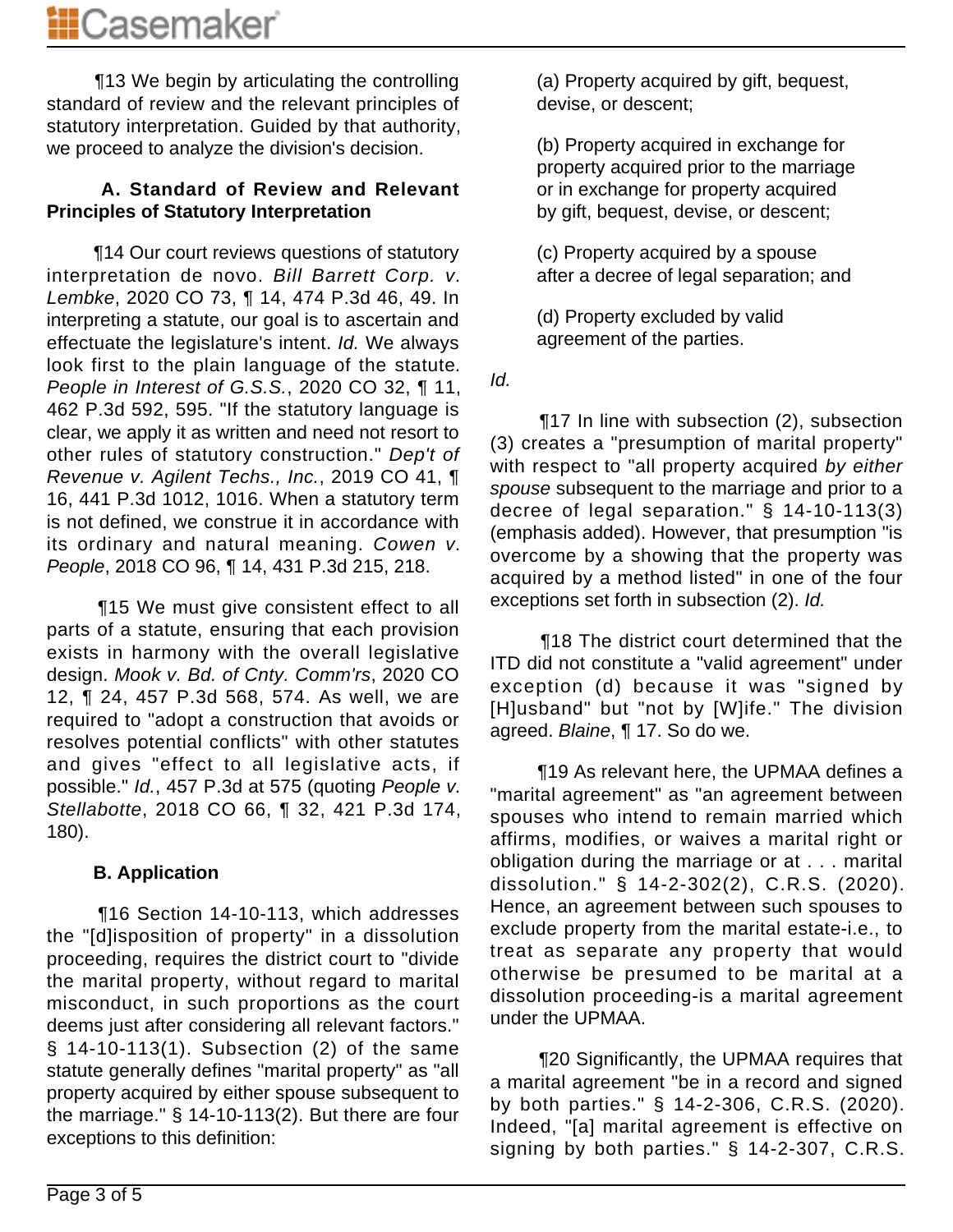$(2020).$ <sup>[4]</sup> Thus, an agreement between spouses intending to remain married, which seeks to exclude property from the marital estate, cannot be a "valid agreement" under exception (d) unless it is in writing and signed by both parties.

 ¶21 Because the ITD was not signed by both parties, it was not a "valid agreement" for purposes of exception (d). But after correctly discerning as much, the division held that the ITD "was nonetheless effective" to convey Husband's interest in the Dublin home to Wife "as her separate property." Blaine, ¶ 19. The division did so, however, without the benefit of findings in the record as to whether exceptions (a) through (c) applied and without exploring any of those exceptions. Instead, the division created a new exception: "[P]roperty can be excluded from a marital estate by a deed conveying such property from one spouse to the other as separate property, provided that there is also evidence of the conveying spouse's intent to exclude the property." Id. at ¶ 14. This was error. "We do not add words to a statute." Boulder Cnty. Bd. of Comm'rs v. HealthSouth Corp., 246 P.3d 948, 951 (Colo. 2011). "We only go where the statute takes us." Ziegler v. Park Cnty. Bd. of Cnty. Comm'rs, 2020 CO 13, ¶ 19, 457 P.3d 584, 589.

**The division's reliance on In re** Marriage of Bartolo, 971 P.2d 699 (Colo.App. 1998), and In re Marriage of Vickers, 686 P.2d 1370 (Colo.App. 1984), was misplaced. Neither case supports the division's holding.

**The 3 In Bartolo, the division upheld the** district court's finding that the husband there "had made a gift" to his wife by conveying his interest in a residence through a quitclaim deed. 971 P.2d at 700. Rather than endorse a new ITD exception to the marital property presumption, however, the Bartolo division simply concluded that the wife in that case had overcome the presumption by presenting "clear and convincing evidence" that the conveyance was a gift, which is part of exception (a). Id. at 700-01.

 ¶24 Similarly, in Vickers, the division didn't usher in a new ITD exception to the marital property presumption. It merely applied exception (d). Vickers, 686 P.2d at 1371. The Vickers division noted that the parties had executed "a valid and binding agreement which included, as their separate property, . . . the increases in value of any separate property." Id. (emphasis added). Because the couple's residence was the separate property of the wife in that case, it was error under the parties' valid agreement for the trial court to have considered the increase in the residence's value as marital property. Id.

 ¶25 Here, by contrast, in concluding that Wife had overcome the presumption of marital property in the district court, the division didn't identify a statutory exception that applied to Husband's conveyance of his interest in the Dublin home. That Husband's conveyance was through an ITD and was accompanied by his intent to exclude the Dublin home from the marital estate did not suffice to overcome the presumption. That's because there is no ITD exception in section 14-10-113(2)-even if the ITD is accompanied by the conveying spouse's intent to exclude the property in question from the marital estate.

 ¶26 On remand, the division should return the case to the district court with instructions to make findings as to whether any statutory exception not previously addressed applies. See § 14-10-113(2)(a)-(c). We realize that the district court found that the eleven transfers totaling \$296, 500 constituted marital property. But, having determined that these funds constituted marital property, the court did not further consider whether Husband's subsequent conveyance of his interest in the Dublin home to Wife through the ITD fell within one of the exceptions listed in section 14-10-113(2)(a)-(c).

 ¶27 In sum, the ITD may be evidence of one of the statutory exceptions to the marital property presumption. But the ITD-even if accompanied by Husband's intent to exclude the Dublin home from the marital estate-cannot give birth to a new exception to the presumption. "Of our three branches of government, only the General Assembly has the power to make law." Amica Life Ins. Co. v. Wertz, 2020 CO 29, ¶ 17, 462 P.3d 51, 54.